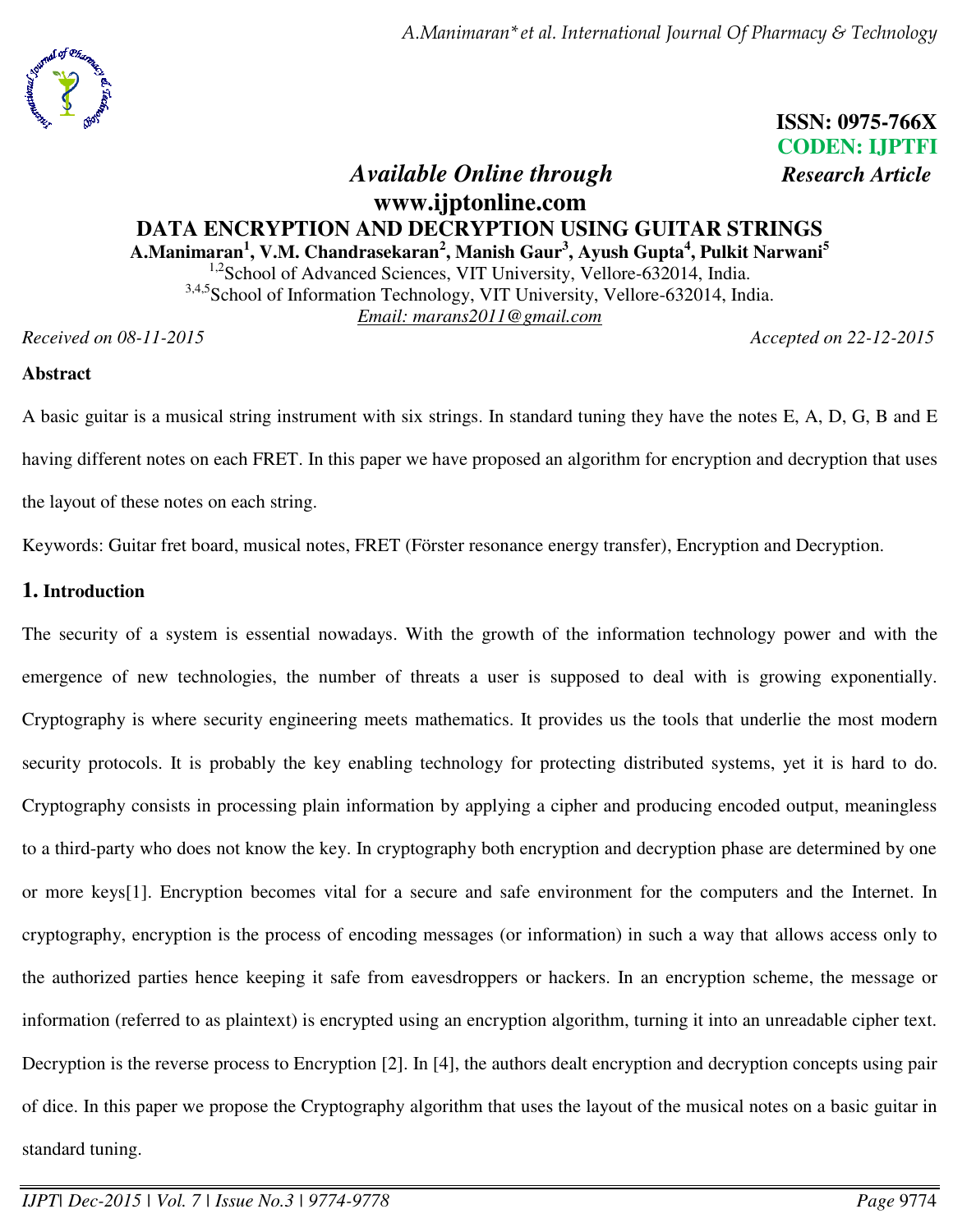### **2. Preliminaries**

In this section we are going to provide an introduction to the guitar fret board, musical notes. As the proposed encryption uses conversion of decimal number to binary number it requires user to know about conversion of decimal to binary and vice versa also.

### **2.1. Guitar Notations**

A guitar has a fret board that consists of various frets. Above a fret board are the strings of the guitar that upon being pressed against a fret produces a musical note. Each fret on a guitar produces a different note on a particular string.



## **3. Proposed Scheme**

Here we propose a method of encrypting and decrypting any message using the musical notes and guitar strings.

# **3.1 Encryption**

In the algorithm first a string is selected randomly  $(0, 1, 2, 3, 4, 5)$  and then the corresponding note is derived whose

position on the guitar string will be the required fret (1 to 12).

The alphabets are divided into groups using the formula.

# **Group = ((ASCII values of alphabet)-65)/7**

Table 1 shows the division of alphabets into the group and the notes used to denote them.

Table 2 shows the ASCII encodings of English Alphabets.

### **Table-1: Division of Alphabets into groups.**

| <b>Note</b> | A | B | $\mathbf C$ | D | E | F | G   |
|-------------|---|---|-------------|---|---|---|-----|
| Group       |   |   |             |   |   |   |     |
|             | A | B | $\subset$   |   | E | F |     |
|             | H |   |             | K |   | M | T 4 |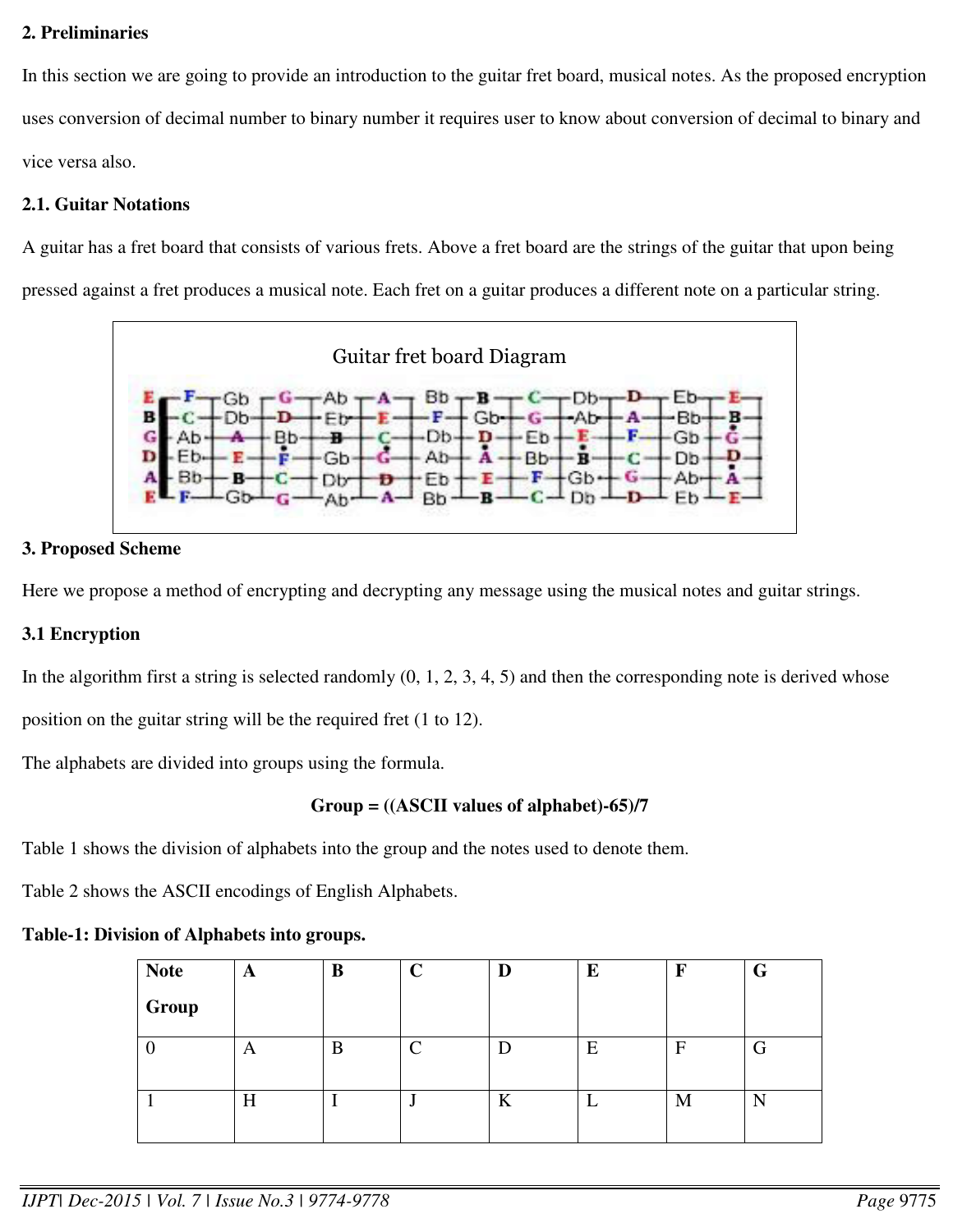|  | г       |              |              |   | $\mathbf{r}$ |  |
|--|---------|--------------|--------------|---|--------------|--|
|  | $T$ $T$ | $\mathbf{r}$ | $\mathbf{r}$ | - |              |  |

#### **Table-2: ASCII Values of Alphabets**

|   | Letter ASCII Code | <b>Binary</b> |   | Letter ASCII Code | <b>Binary</b> |
|---|-------------------|---------------|---|-------------------|---------------|
| а | 097               | 01100001      | Α | 065               | 01000001      |
| b | 098               | 01100010      | Β | 066               | 01000010      |
| C | 099               | 01100011      | C | 067               | 01000011      |
| d | 100               | 01100100      | D | 068               | 01000100      |
| е | 101               | 01100101      | E | 069               | 01000101      |
| f | 102               | 01100110      | F | 070               | 01000110      |
| g | 103               | 01100111      | G | 071               | 01000111      |
| h | 104               | 01101000      | Η | 072               | 01001000      |
| i | 105               | 01101001      | I | 073               | 01001001      |
| j | 106               | 01101010      | J | 074               | 01001010      |
| k | 107               | 01101011      | Κ | 075               | 01001011      |
| I | 108               | 01101100      | L | 076               | 01001100      |
| m | 109               | 01101101      | М | 077               | 01001101      |
| n | 110               | 01101110      | Ν | 078               | 01001110      |
| o | 111               | 01101111      | Ο | 079               | 01001111      |
| р | 112               | 01110000      | P | 080               | 01010000      |
| q | 113               | 01110001      | Q | 081               | 01010001      |
| r | 114               | 01110010      | R | 082               | 01010010      |
| S | 115               | 01110011      | S | 083               | 01010011      |
| t | 116               | 01110100      | Т | 084               | 01010100      |
| u | 117               | 01110101      | U | 085               | 01010101      |
| ٧ | 118               | 01110110      | ٧ | 086               | 01010110      |
| W | 119               | 01110111      | W | 087               | 01010111      |
| x | 120               | 01111000      | X | 088               | 01011000      |
| у | 121               | 01111001      | Υ | 089               | 01011001      |
| z | 122               | 01111010      | Z | 090               | 01011010      |

After the group is selected, the corresponding note is selected according to the table-1. Then the fret number is observed

on the random string at which the corresponding note is located. (Refer diagram).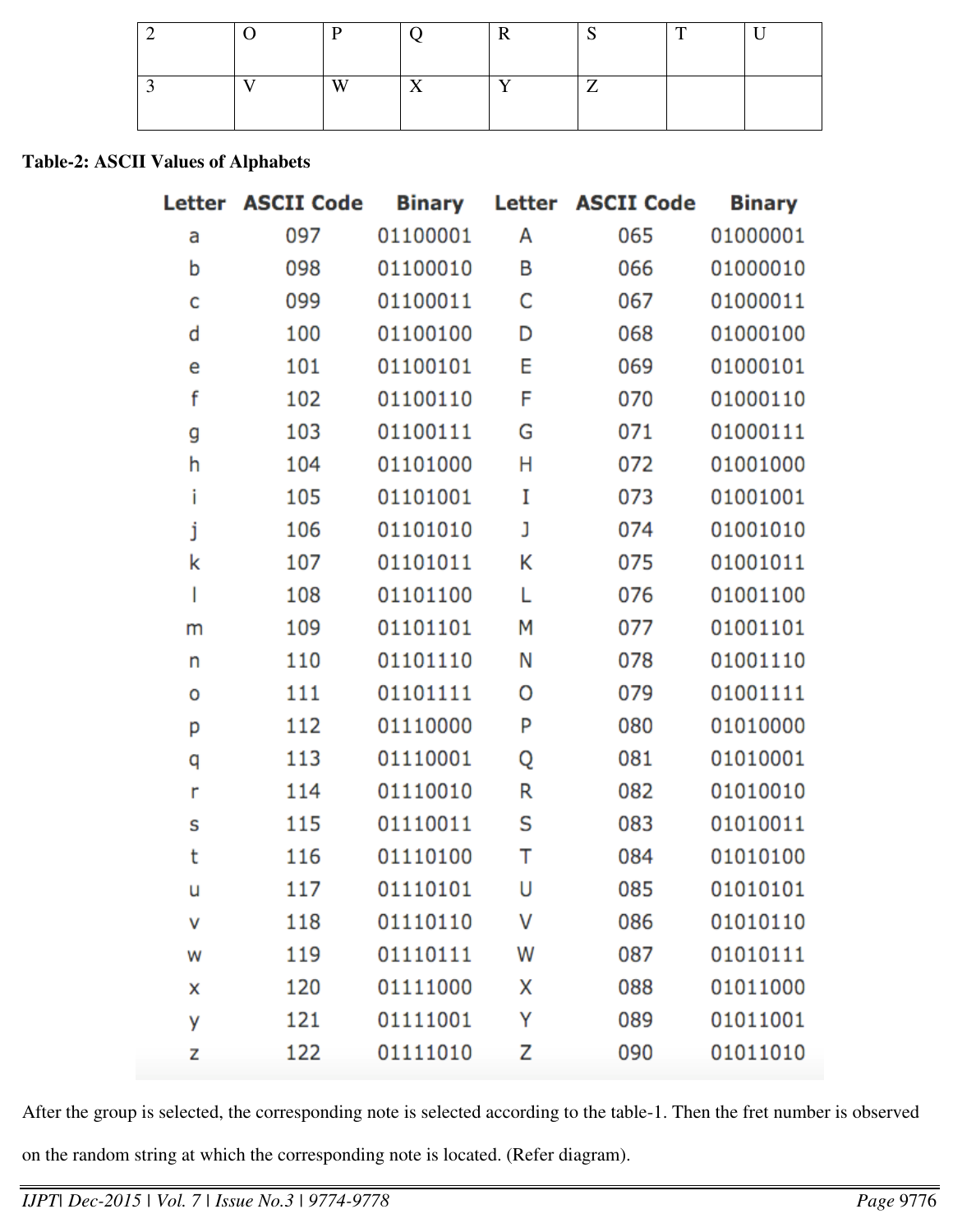The final output contains the following parts:

## **Group number + (Fret Number + Random String) + Fret Number**

The group number consists of 4 bits. If all the bits are 1 (i.e. 1111) then the encoded character is a space. In case the first two bits are 01 then the encoded letter is a small case letter and if the first two bits are 00 then it is a capital letter.

**For Example**: To Encrypt a word "HeLLO".

- 1. First a guitar string will be selected at random. Let 0 be the selected string for 'H'.
- 2. Find the group. Group=  $(72-65)/7=1$
- 3. From the table we can see that musical note corresponding to letter 'H' is 'A'.
- 4. Now on string 0 musical note 'A' can be found on  $5<sup>th</sup>$  fret. So H will be encoded as 1 5 5 in binary i.e. 0001 00001010101.
- 5. For letter 'e' let the random string selected be 3.
- 6. Now the group selected will be 0 and corresponding musical note will be 'E' so on the third string the 'E' note will be at fret number 2. So 'e' will be encoded as 0 5 2 converting to binary 0000 0000101 0010 but because of small case output will be 0100 0000101 0010.
- 7. Similarly, on encoding other letters taking random string for letters 'L','L','O' as 0, 5 and 3 respectively we can find the encryption of word as:

| 0001<br>0000101 0101 | 0100 0000101<br>0010 | 0001100<br>0001 | 0001 0010001 | 0010 0001010 |
|----------------------|----------------------|-----------------|--------------|--------------|
|                      |                      | 100             | 100          | 0111         |

### **3.2 Decryption**

While decrypting first the input is observed. Set of 15 bits are considered if first four bits are not 1111. If first four bits are 1111(blank space) consider the next 15 bits. Encrypted code consists of three sets divided into 4bits 7bits and 4bits.These set of numbers represent Group number with type, (Fret Number + Random String) and Fret Number respectively. The first two bits of first set are considered to check the case of letter (upper-00 or lower-01). The randomly generated string number is calculated by subtracting third set of number from second set of number. Musical Note is found according to the Guitar fret board diagram using the random string number and the fret position in that string. Then using the Note and group number the code is decrypted.

**For Example**: To decrypt: